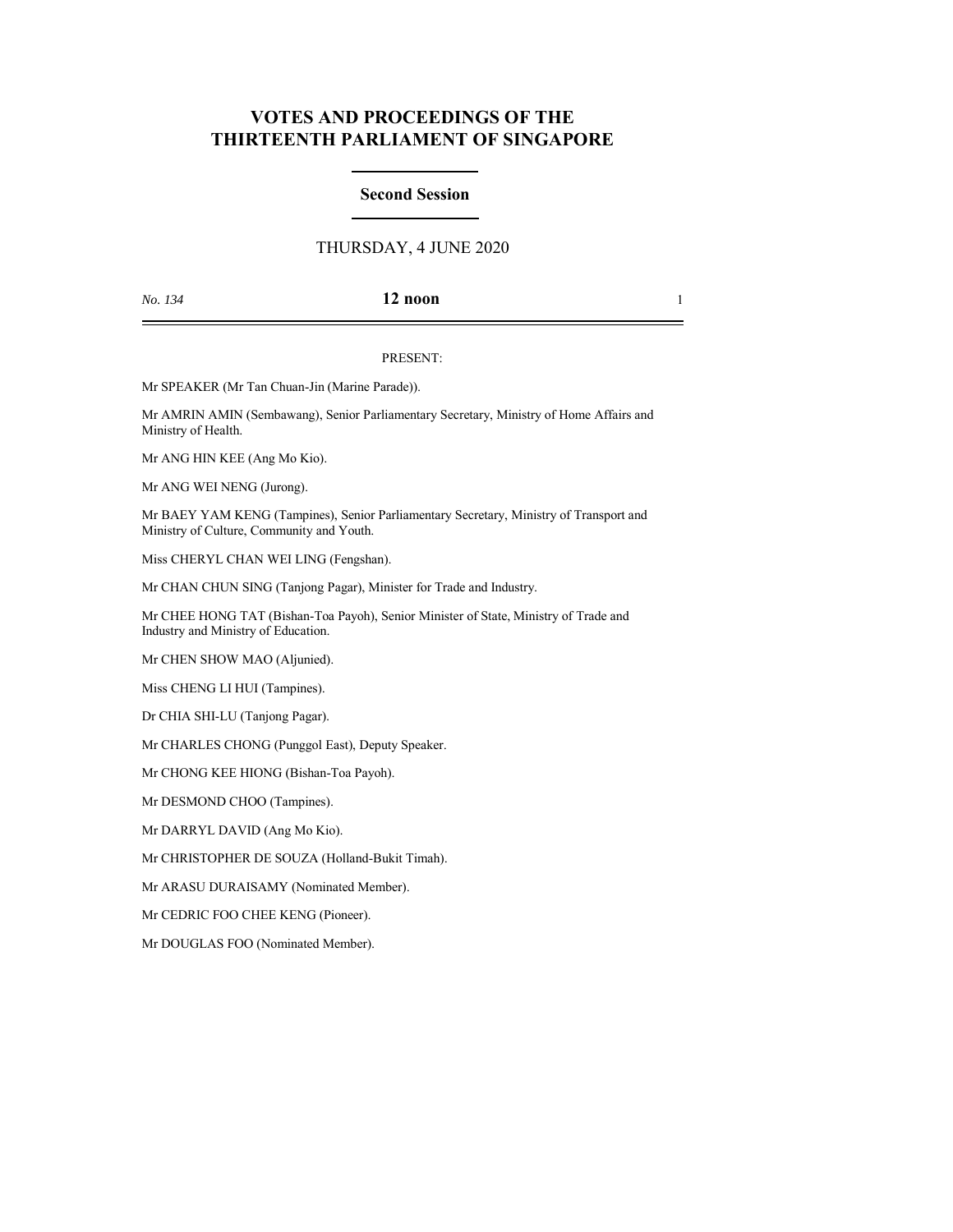Ms FOO MEE HAR (West Coast).

Ms GRACE FU HAI YIEN (Yuhua), Minister for Culture, Community and Youth and Leader of the House.

Mr GAN KIM YONG (Chua Chu Kang), Minister for Health.

Mr GAN THIAM POH (Ang Mo Kio).

Mr GOH CHOK TONG (Marine Parade).

Assoc Prof DANIEL GOH PEI SIONG (Non-Constituency Member).

Mr HENG CHEE HOW (Jalan Besar), Senior Minister of State, Ministry of Defence.

Mr HENG SWEE KEAT (Tampines), Deputy Prime Minister and Minister for Finance.

Mr TERENCE HO WEE SAN (Nominated Member).

Ms INDRANEE RAJAH (Tanjong Pagar), Minister, Prime Minister's Office, Second Minister for Finance and Second Minister for Education.

Dr INTAN AZURA MOKHTAR (Ang Mo Kio).

Mr S ISWARAN (West Coast), Minister for Communications and Information and Minister-incharge of Trade Relations.

Dr JANIL PUTHUCHEARY (Pasir Ris-Punggol), Senior Minister of State, Ministry of Transport and Ministry of Communications and Information and Government Whip.

Mr KHAW BOON WAN (Sembawang), Coordinating Minister for Infrastructure and Minister for Transport.

Dr AMY KHOR LEAN SUAN (Hong Kah North), Senior Minister of State, Ministry of the Environment and Water Resources and Ministry of Health.

Dr KOH POH KOON (Ang Mo Kio), Senior Minister of State, Ministry of Trade and Industry.

Mr KWEK HIAN CHUAN HENRY (Nee Soon).

Dr LAM PIN MIN (Sengkang West), Senior Minister of State, Ministry of Health and Ministry of Transport.

Er Dr LEE BEE WAH (Nee Soon).

Mr DESMOND LEE (Jurong), Minister for Social and Family Development and Second Minister for National Development and Deputy Leader of the House.

Mr LEE HSIEN LOONG (Ang Mo Kio), Prime Minister.

Mr LEE YI SHYAN (East Coast).

Mr LIANG ENG HWA (Holland-Bukit Timah).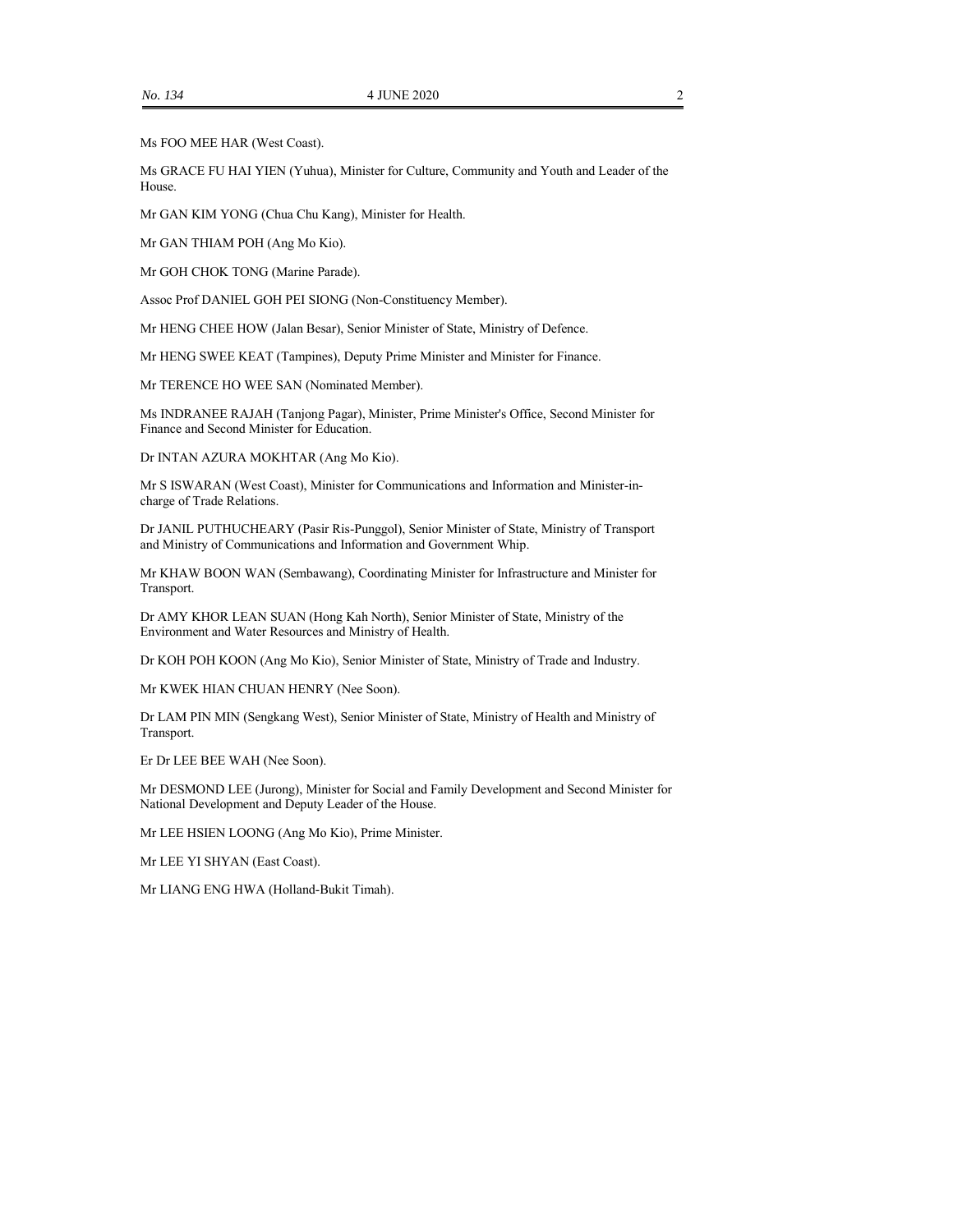Mr LIM BIOW CHUAN (Mountbatten), Deputy Speaker.

Mr LIM HNG KIANG (West Coast).

Prof LIM SUN SUN (Nominated Member).

Ms SYLVIA LIM (Aljunied).

Dr LIM WEE KIAK (Sembawang).

Ms LOW YEN LING (Chua Chu Kang), Senior Parliamentary Secretary, Ministry of Education and Ministry of Manpower.

Mr MASAGOS ZULKIFLI B M M (Tampines), Minister for the Environment and Water Resources and Minister-in-charge of Muslim Affairs.

Dr MOHAMAD MALIKI BIN OSMAN (East Coast), Senior Minister of State, Ministry of Defence and Ministry of Foreign Affairs.

Mr MOHAMED IRSHAD (Nominated Member).

Mr MUHAMAD FAISAL ABDUL MANAP (Aljunied).

Assoc Prof Dr MUHAMMAD FAISHAL IBRAHIM (Nee Soon), Senior Parliamentary Secretary, Ministry of Education and Ministry of Social and Family Development.

Mr MURALI PILLAI (Bukit Batok).

Dr LILY NEO (Jalan Besar).

Mr NG CHEE MENG (Pasir Ris-Punggol), Minister, Prime Minister's Office.

Dr NG ENG HEN (Bishan-Toa Payoh), Minister for Defence.

Mr LOUIS NG KOK KWANG (Nee Soon).

Ms ANTHEA ONG (Nominated Member).

Mr ONG TENG KOON (Marsiling-Yew Tee).

Mr ONG YE KUNG (Sembawang), Minister for Education.

Ms JOAN PEREIRA (Tanjong Pagar).

Mr LEON PERERA (Non-Constituency Member).

Ms DENISE PHUA LAY PENG (Jalan Besar).

Mr PNG ENG HUAT (Hougang).

Mr PRITAM SINGH (Aljunied).

Mr SAKTIANDI SUPAAT (Bishan-Toa Payoh).

Mr SEAH KIAN PENG (Marine Parade).

Mr K SHANMUGAM (Nee Soon), Minister for Home Affairs and Minister for Law.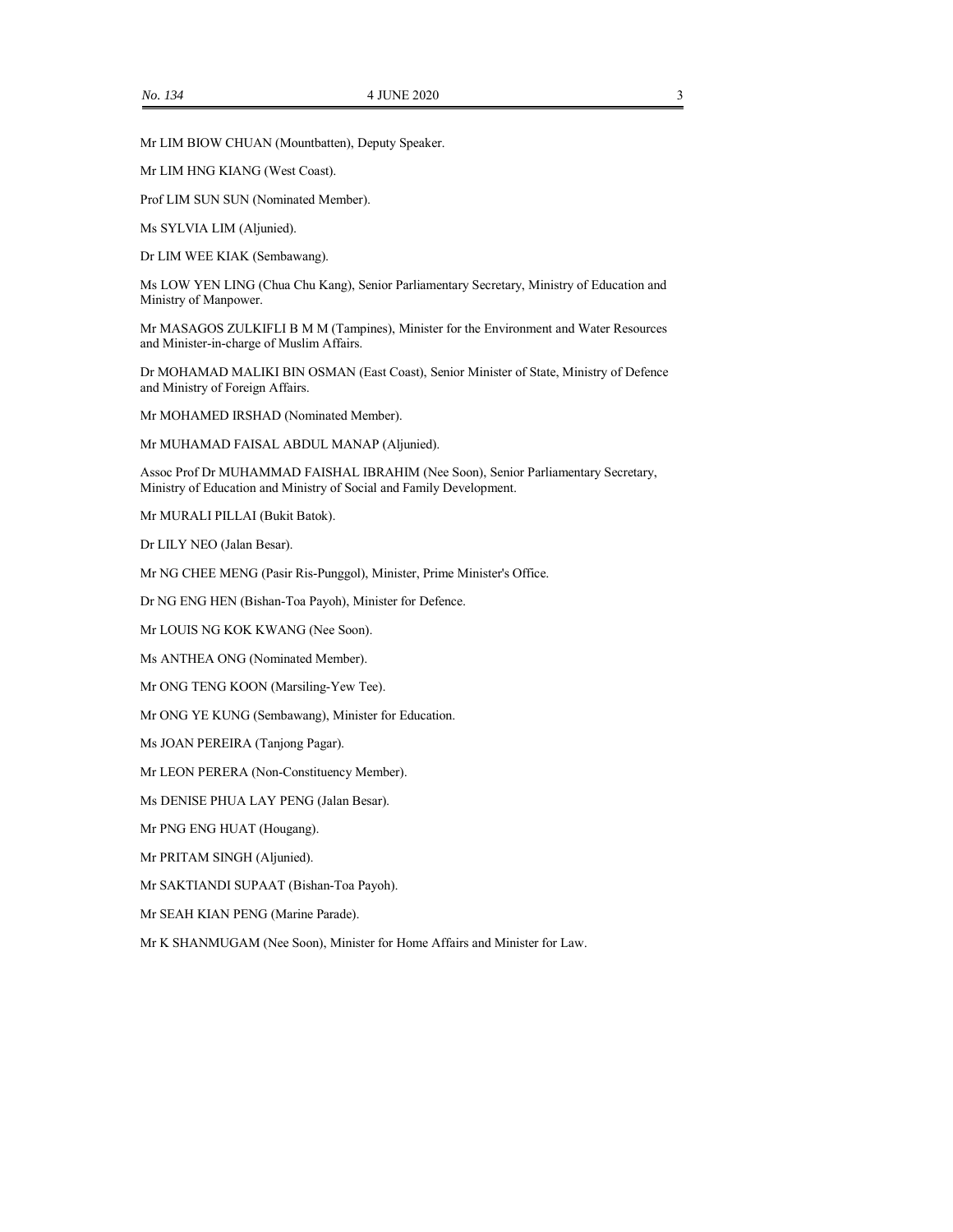Ms SIM ANN (Holland-Bukit Timah), Senior Minister of State, Ministry of Communications and Information and Ministry of Culture, Community and Youth and Deputy Government Whip.

Mr SITOH YIH PIN (Potong Pasir).

Ms SUN XUELING (Pasir Ris-Punggol), Senior Parliamentary Secretary, Ministry of Home Affairs and Ministry of National Development.

Mr DENNIS TAN LIP FONG (Non-Constituency Member).

Ms JESSICA TAN SOON NEO (East Coast).

Mr SAM TAN CHIN SIONG (Radin Mas), Minister of State, Ministry of Foreign Affairs and Ministry of Social and Family Development.

Dr TAN WU MENG (Jurong), Senior Parliamentary Secretary, Ministry of Foreign Affairs and Ministry of Trade and Industry.

Mr PATRICK TAY TECK GUAN (West Coast).

Mr TEO CHEE HEAN (Pasir Ris-Punggol), Senior Minister and Coordinating Minister for National Security.

Dr TEO HO PIN (Bukit Panjang).

Mrs JOSEPHINE TEO (Bishan-Toa Payoh), Minister for Manpower and Second Minister for Home Affairs.

Mr TEO SER LUCK (Pasir Ris-Punggol).

Mr THARMAN SHANMUGARATNAM (Jurong), Senior Minister and Coordinating Minister for Social Policies.

Assoc Prof WALTER THESEIRA (Nominated Member).

Ms TIN PEI LING (MacPherson).

Mr EDWIN TONG CHUN FAI (Marine Parade), Senior Minister of State, Ministry of Law and Ministry of Health.

Mr VIKRAM NAIR (Sembawang).

Dr VIVIAN BALAKRISHNAN (Holland-Bukit Timah), Minister for Foreign Affairs.

Mr LAWRENCE WONG (Marsiling-Yew Tee), Minister for National Development and Second Minister for Finance.

Prof YAACOB IBRAHIM (Jalan Besar).

Mr ALEX YAM ZIMING (Marsiling-Yew Tee).

Mr YEE CHIA HSING (Chua Chu Kang).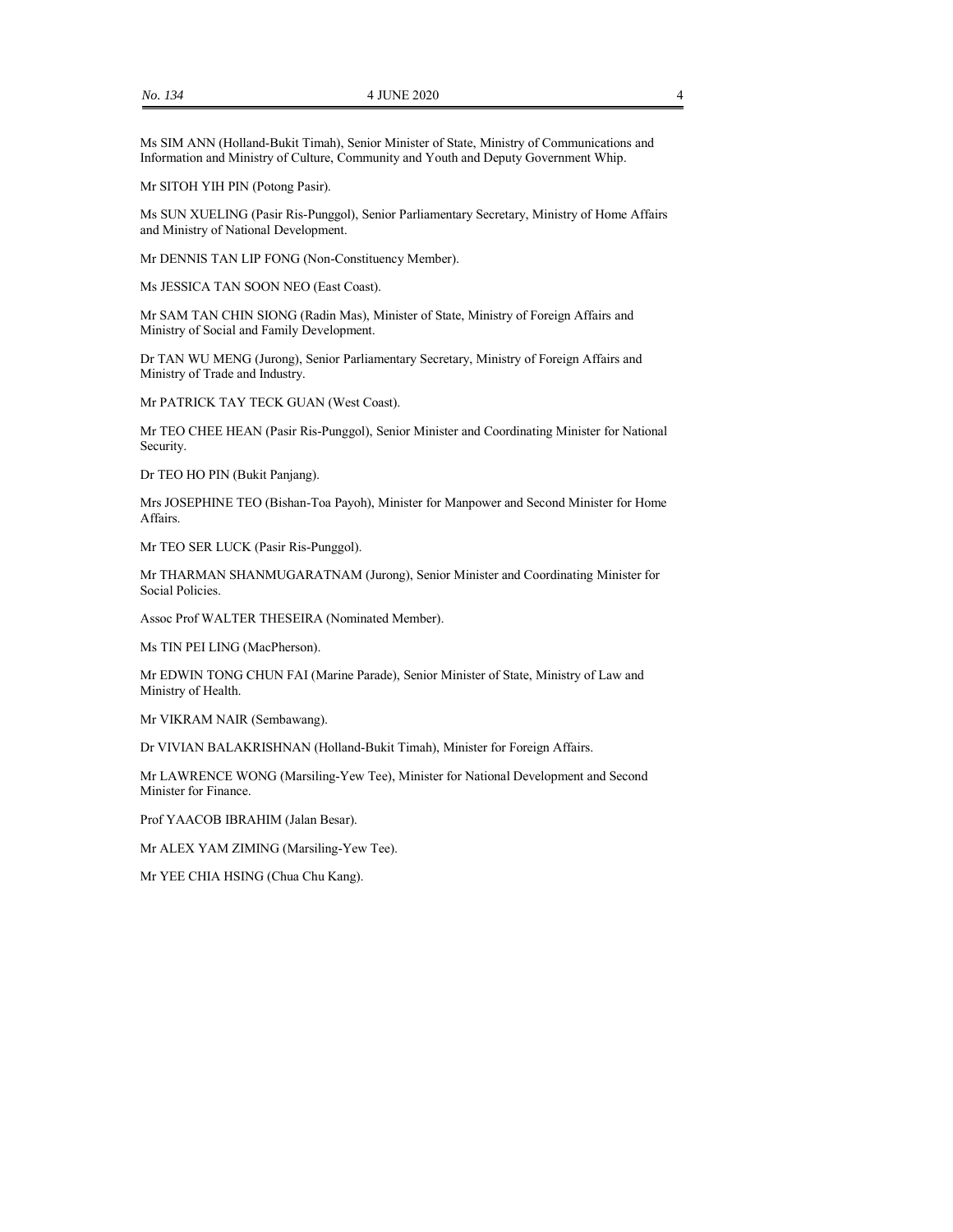Ms YIP PIN XIU (Nominated Member).

Mr MELVIN YONG YIK CHYE (Tanjong Pagar).

Mr ZAINAL SAPARI (Pasir Ris-Punggol).

Mr ZAQY MOHAMAD (Chua Chu Kang), Minister of State, Ministry of National Development and Ministry of Manpower and Deputy Government Whip.

ABSENT:

Prof FATIMAH LATEEF (Marine Parade).

Mr LIM SWEE SAY (East Coast).

Mr LOW THIA KHIANG (Aljunied).

Ms IRENE QUAY SIEW CHING (Nominated Member).

Ms RAHAYU MAHZAM (Jurong).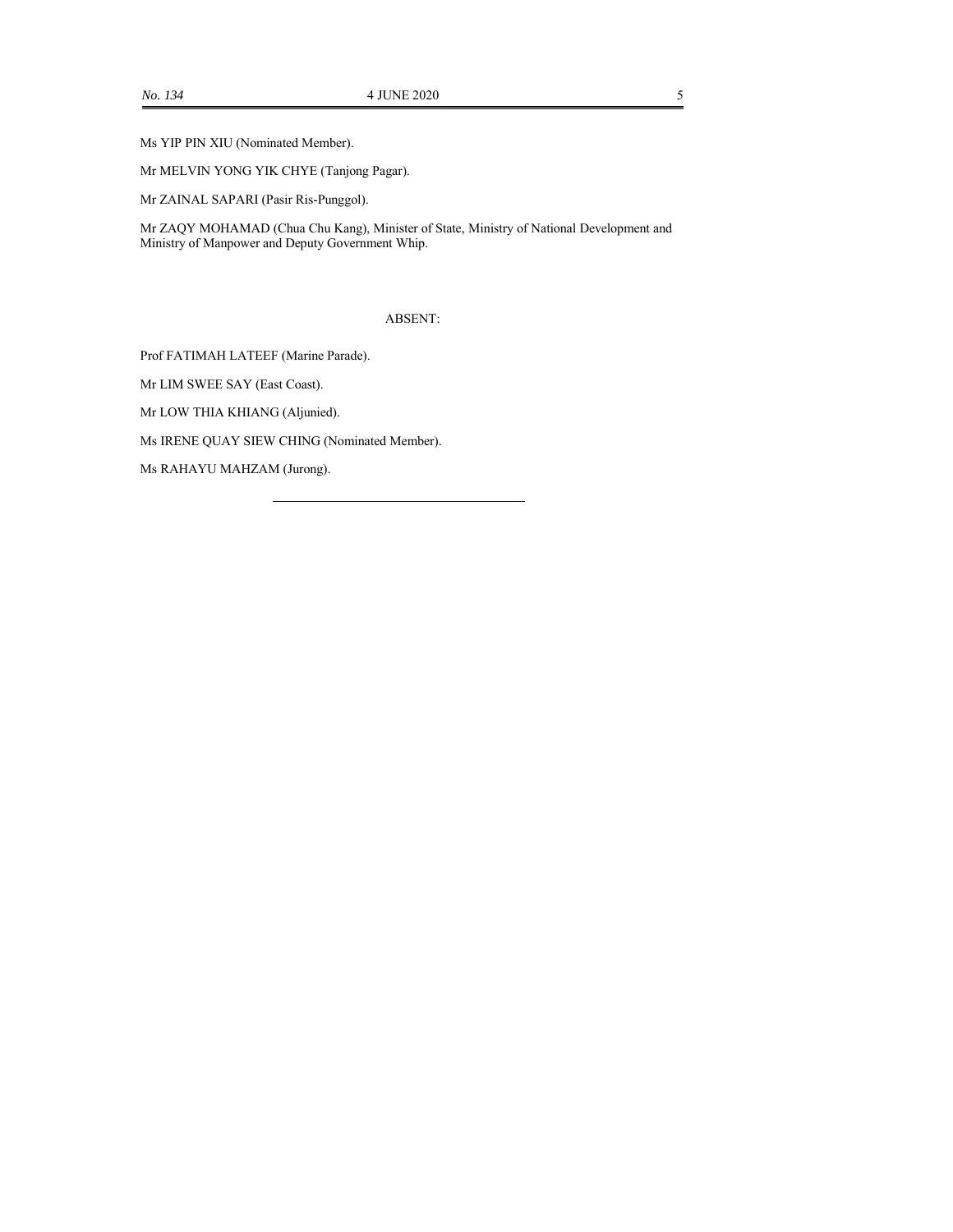- 1 Papers presented to Parliament and received by the Clerk of Parliament pursuant to Standing Order No. 31 (Presentation of Papers) and ordered to lie upon the Table:
	- 1.1 Central Provident Fund (MediSave Account Withdrawals) (Amendment No. 2) Regulations 2020 – Presented on 27 May 2020 (S. L. 844 of 2020).
	- 1.2 Report of the Presidential Council for Minority Rights on the Small Motorised Vehicles (Safety) Bill [Bill No 21/2020] – Presented on 3 June 2020 (Pres. Co. 173 of 2020).
	- 1.3 Report of the Presidential Council for Minority Rights on the Active Mobility (Amendment No. 2) Bill [Bill No 22/2020] – Presented on 3 June 2020 (Pres. Co. 174 of 2020).
	- 1.4 Report of the Presidential Council for Minority Rights on the High Court (Admiralty Jurisdiction) (Amendment) Bill [Bill No 23/2020] – Presented on 3 June 2020 (Pres. Co. 175 of 2020).
	- 1.5 Point-To-Point Passenger Transport Industry Regulations 2020 Presented on 3 June 2020 (S. L. 845 of 2020).
	- 1.6 Point-To-Point Passenger Transport Industry (Service of Documents) Notification 2020 – Presented on 3 June 2020 (S. L. 846 of 2020).
	- 1.7 Point-To-Point Passenger Transport Industry (Compoundable Offences) Regulations 2020 – Presented on 3 June 2020 (S. L. 847 of 2020).
	- 1.8 Charities (Fees) (Revocation) Regulations 2020 Presented on 3 June 2020 (S. L. 848 of 2020).
	- 1.9 Legal Profession (Qualified Persons) (Amendment) Rules 2020 Presented on 4 June 2020 (S. L. 849 of 2020).
	- 1.10 Third-Party Taxi Booking Service Providers (Registration of Registered Providers) (Amendment) Regulations 2020 – Presented on 4 June 2020 (S. L. 850 of 2020).
	- 1.11 Road Traffic (Taxi Service Operator Licence) (Amendment) Rules 2020 Presented on 4 June 2020 (S. L. 851 of 2020).
- 2 20 Questions for Oral Answer were answered during Question Time.
- 3 Second Supplementary Supply (FY 2020) Bill "to make supplementary provision to meet additional expenditure for the financial year 1 April 2020 to 31 March 2021" – President's recommendation signified and Bill presented by the Second Minister for Finance (Ms Indranee Rajah); read the first time; to be read a second time immediately after the conclusion of proceedings on the Second Supplementary Estimates of Expenditure for FY2020/21 and to be printed. [Bill No. 26/2020].
- 4 Environmental Public Health (Amendment) Bill "to amend the Environmental Public Health Act (Chapter 95 of the 2002 Revised Edition)" – presented by the Senior Minister of State, on behalf of the Minister for the Environment and Water Resources; read the first time; to be read a second time on the next available sitting day and to be printed. [Bill No. 27/2020].